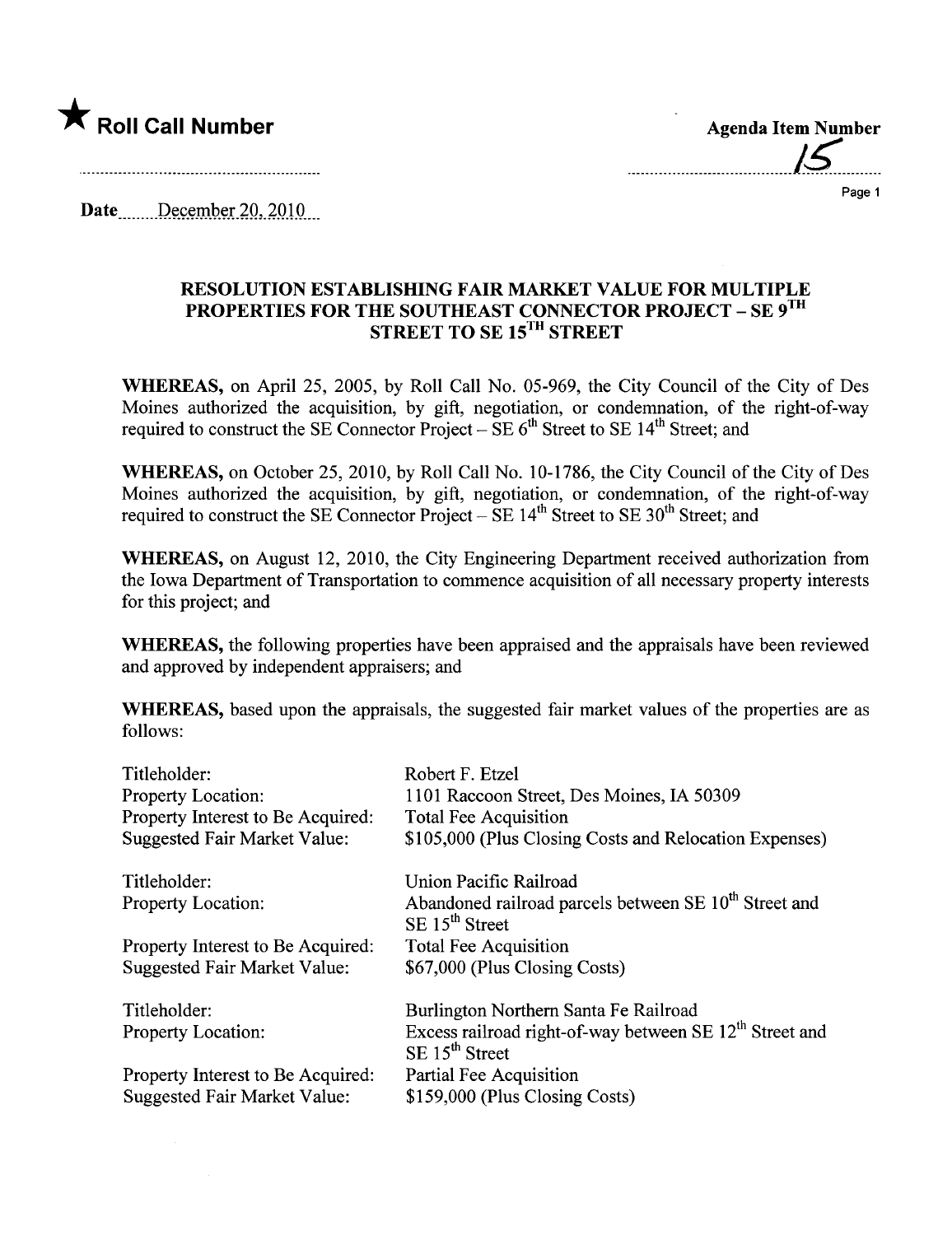

......................................./S'......

Page 2

Date  $\qquad$  December 20, 2010

| Titleholder:                        | Carbondale Investment Company                                                 |
|-------------------------------------|-------------------------------------------------------------------------------|
| <b>Property Location:</b>           | Vacant land between SE 14 <sup>th</sup> Street and SE 15 <sup>th</sup> Street |
| Property Interest to Be Acquired:   | Total Fee Acquisition                                                         |
| <b>Suggested Fair Market Value:</b> | \$55,000 (Plus Closing Costs)                                                 |

NOW, THEREFORE, BE IT RESOLVED by the City Council ofthe City of Des Moines, Iowa:

That the valuations listed and identified above as "Suggested Fair Market Value" are hereby established as the fair market values of the properties listed herein.

That the Real Estate Division of the Engineering Deparment is authorized and directed to acquire the properties through gift, negotiation or condemnation based upon the approved fair market values.

That the properties will be acquired in accordance with the guidelines of 49 CFR Part 24 of the Uniform Relocation and Real Property Acquisition Act, as revised, and that relocation is hereby authorized.

If the property owners agree to convey the properties to the City in an amount based on the established fair market value, including an approved administrative settlement, or if a condemnation award is based on the established fair market value or falls within an approved settlement amount, the Finance Director is authorized and directed to issue checks in the amounts necessary to cary out these transactions and to pay any unforeseen additional costs certified by the Legal Deparment and the Engineering Deparment; the Real Estate Division Manager is authorized and directed to complete these transactions in accordance with standard real estate practices and state law requirements.

That the Real Estate Division of the Engineering Department is directed to obtain the Legal Department's review and approval of all closing documents prior to closing.

That the City Clerk is hereby authorized and directed to endorse upon the real estate documents listed above the approval and acceptance of this Council, the Mayor is authorized and directed to sign all necessary real estate documents, and the City Clerk is further authorized and directed to deliver the aforementioned documents to the Real Estate Division Manager, who shall proceed to closing in accordance with standard real estate practices.

That the Real Estate Division Manager is hereby authorized and directed to execute Maintain Vacancy Agreements and Rental Agreements, if necessary.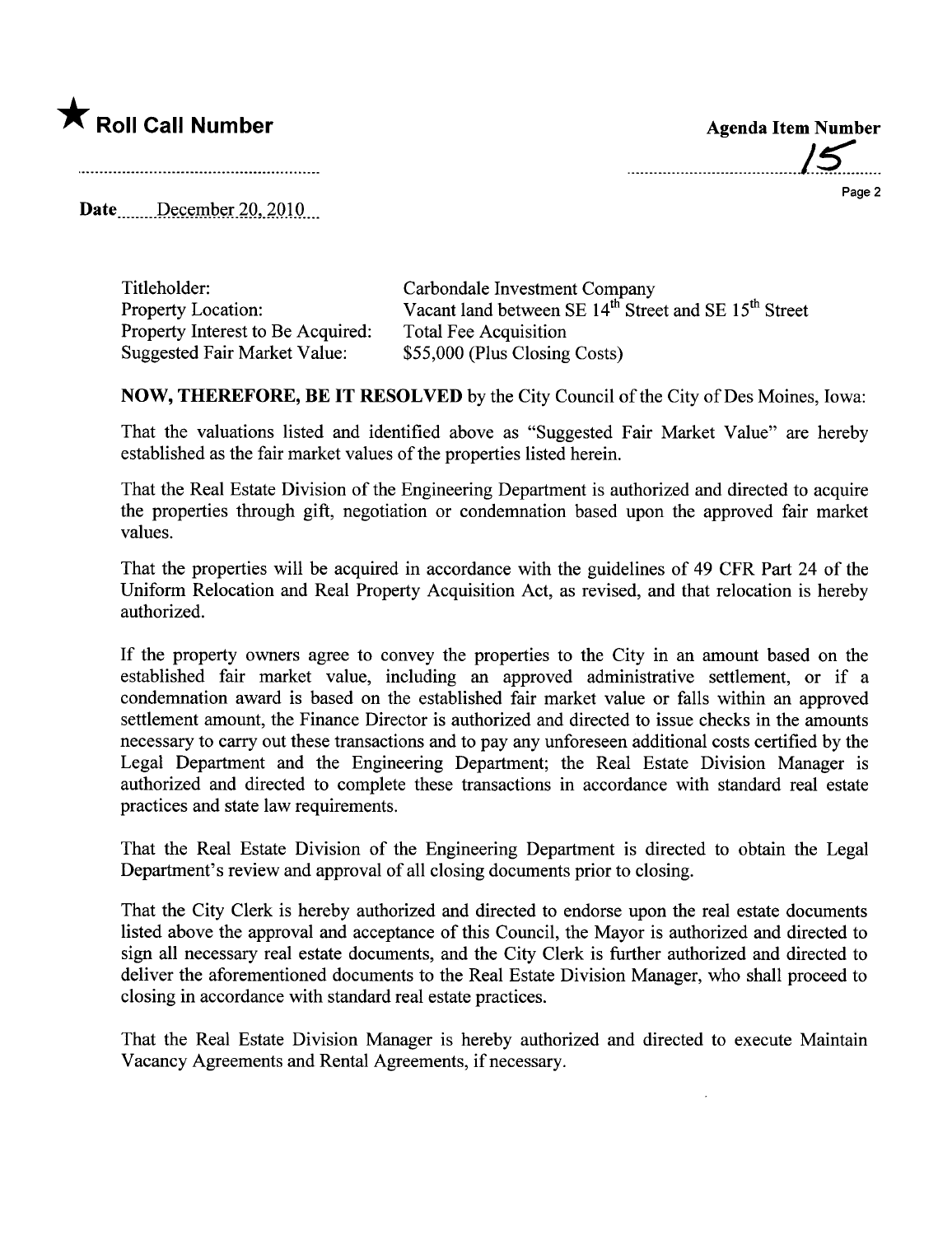

Date December 20, 2010

.......................................¡~..... Page 3

(Council Communication No. 10- $741$ )

Moved by to adopt.

APPROVED AS TO FORM:<br>*Uluna X* . nank

Glenna K. Frank Assistant City Attorney

| <b>COUNCIL ACTION</b> | <b>YEAS</b> | <b>NAYS</b> | <b>PASS</b> | <b>ABSENT</b>                                                     | <b>CERTIFICATE</b>                                                                                                                                                                                                                                    |
|-----------------------|-------------|-------------|-------------|-------------------------------------------------------------------|-------------------------------------------------------------------------------------------------------------------------------------------------------------------------------------------------------------------------------------------------------|
| <b>COWNIE</b>         |             |             |             |                                                                   |                                                                                                                                                                                                                                                       |
| <b>COLEMAN</b>        |             |             |             |                                                                   | I, DIANE RAUH, City Clerk of said City hereby<br>certify that at a meeting of the City Council of<br>said City of Des Moines, held on the above date,<br>among other proceedings the above was adopted.<br>IN WITNESS WHEREOF, I have hereunto set my |
| <b>HENSLEY</b>        |             |             |             |                                                                   |                                                                                                                                                                                                                                                       |
| <b>GRIESS</b>         |             |             |             |                                                                   |                                                                                                                                                                                                                                                       |
| <b>MAHAFFEY</b>       |             |             |             |                                                                   |                                                                                                                                                                                                                                                       |
| <b>MEYER</b>          |             |             |             |                                                                   |                                                                                                                                                                                                                                                       |
| <b>MOORE</b>          |             |             |             | hand and affixed my seal the day and year first<br>above written. |                                                                                                                                                                                                                                                       |
| <b>TOTAL</b>          |             |             |             |                                                                   |                                                                                                                                                                                                                                                       |
| <b>MOTION CARRIED</b> |             |             |             | <b>APPROVED</b>                                                   |                                                                                                                                                                                                                                                       |
|                       |             |             |             | Mayor                                                             | City Clerk                                                                                                                                                                                                                                            |